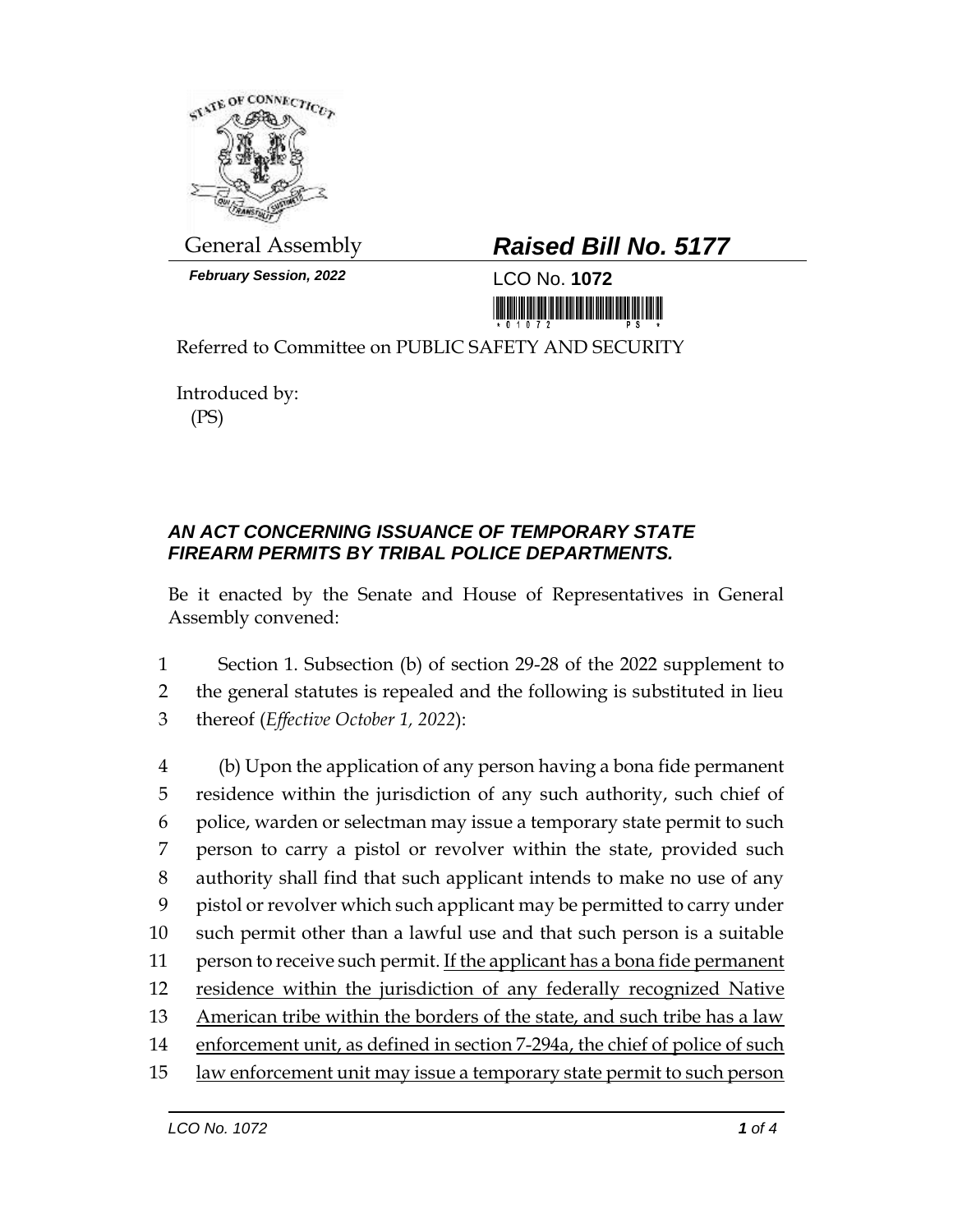pursuant to the provisions of this subsection. No state or temporary state permit to carry a pistol or revolver shall be issued under this subsection if the applicant (1) has failed to successfully complete a course approved by the Commissioner of Emergency Services and Public Protection in the safety and use of pistols and revolvers including, but not limited to, a safety or training course in the use of pistols and revolvers available to the public offered by a law enforcement agency, a private or public educational institution or a firearms training school, utilizing instructors certified by the National Rifle Association or the Department of Energy and Environmental Protection and a safety or training course in the use of pistols or revolvers conducted by an instructor certified by the state or the National Rifle Association, (2) has been convicted of (A) a felony, or (B) a misdemeanor violation of section 21a-279 on or after October 1, 2015, or (C) a misdemeanor violation of section 53a-58, 53a-61, 53a-61a, 53a- 62, 53a-63, 53a-96, 53a-175, 53a-176, 53a-178 or 53a-181d during the preceding twenty years, (3) has been convicted as delinquent for the commission of a serious juvenile offense, as defined in section 46b-120, (4) has been discharged from custody within the preceding twenty years after having been found not guilty of a crime by reason of mental disease or defect pursuant to section 53a-13, (5) (A) has been confined in a hospital for persons with psychiatric disabilities, as defined in section 17a-495, within the preceding sixty months by order of a probate court, or (B) has been voluntarily admitted on or after October 1, 2013, to a hospital for persons with psychiatric disabilities, as defined in section 17a-495, within the preceding six months for care and treatment of a psychiatric disability and not solely for being an alcohol-dependent person or a drug-dependent person as those terms are defined in section 17a-680, (6) is subject to a restraining or protective order issued by a court in a case involving the use, attempted use or threatened use of physical force against another person, including an ex parte order issued pursuant to section 46b-15 or 46b-16a, (7) is subject to a firearms seizure order issued prior to June 1, 2022, pursuant to section 29-38c after notice and hearing, or a risk protection order or risk protection investigation order issued on or after June 1, 2022, pursuant to section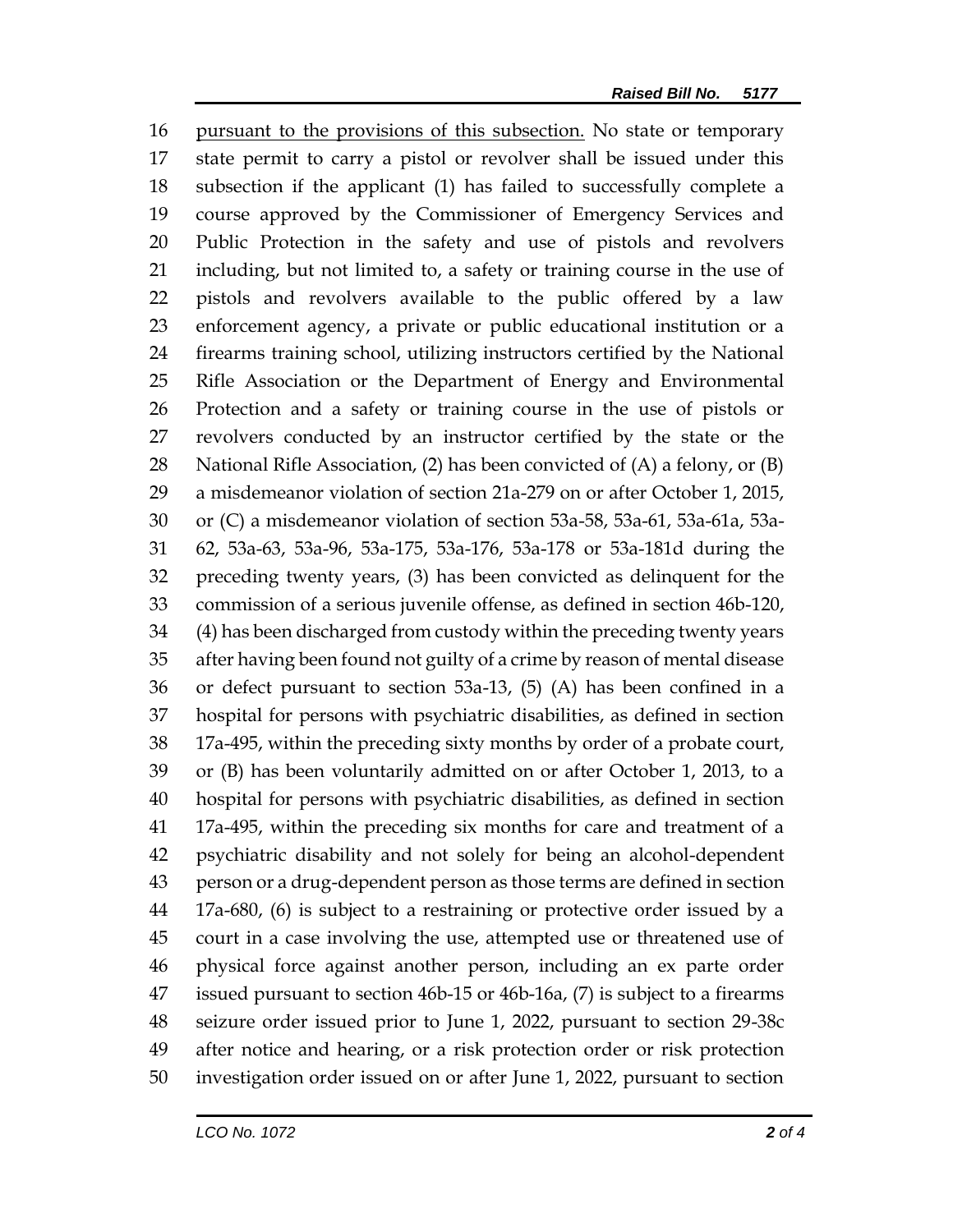29-38c, (8) is prohibited from shipping, transporting, possessing or 52 receiving a firearm pursuant to 18 USC  $922(g)(4)$ , (9) is an alien illegally or unlawfully in the United States, or (10) is less than twenty-one years of age. Nothing in this section shall require any person who holds a valid permit to carry a pistol or revolver on October 1, 1994, to participate in any additional training in the safety and use of pistols and revolvers. No person may apply for a temporary state permit to carry a pistol or revolver more than once within any twelve-month period, and no temporary state permit to carry a pistol or revolver shall be issued to any person who has applied for such permit more than once within the preceding twelve months. Any person who applies for a temporary state permit to carry a pistol or revolver shall indicate in writing on the application, under penalty of false statement in such manner as the issuing authority prescribes, that such person has not applied for a temporary state permit to carry a pistol or revolver within the past twelve months. Upon issuance of a temporary state permit to carry a pistol or revolver to the applicant, the local authority shall forward the original application to the commissioner. Not later than sixty days after receiving a temporary state permit, an applicant shall appear at a location designated by the commissioner to receive the state permit. The commissioner may then issue, to any holder of any temporary state permit, a state permit to carry a pistol or revolver within the state. Upon issuance of the state permit, the commissioner shall make available to the permit holder a copy of the law regarding the permit holder's responsibility to report the loss or theft of a firearm and the penalties associated with the failure to comply with such law. Upon issuance of the state permit, the commissioner shall forward a record of such permit to the local authority issuing the temporary state permit. The commissioner shall retain records of all applications, whether approved or denied. The copy of the state permit delivered to the permittee shall be laminated and shall contain a full-face photograph of such permittee. A person holding a state permit issued pursuant to this subsection shall notify the issuing authority within two business days of any change of such person's address. The notification shall include the old address and the new address of such person.